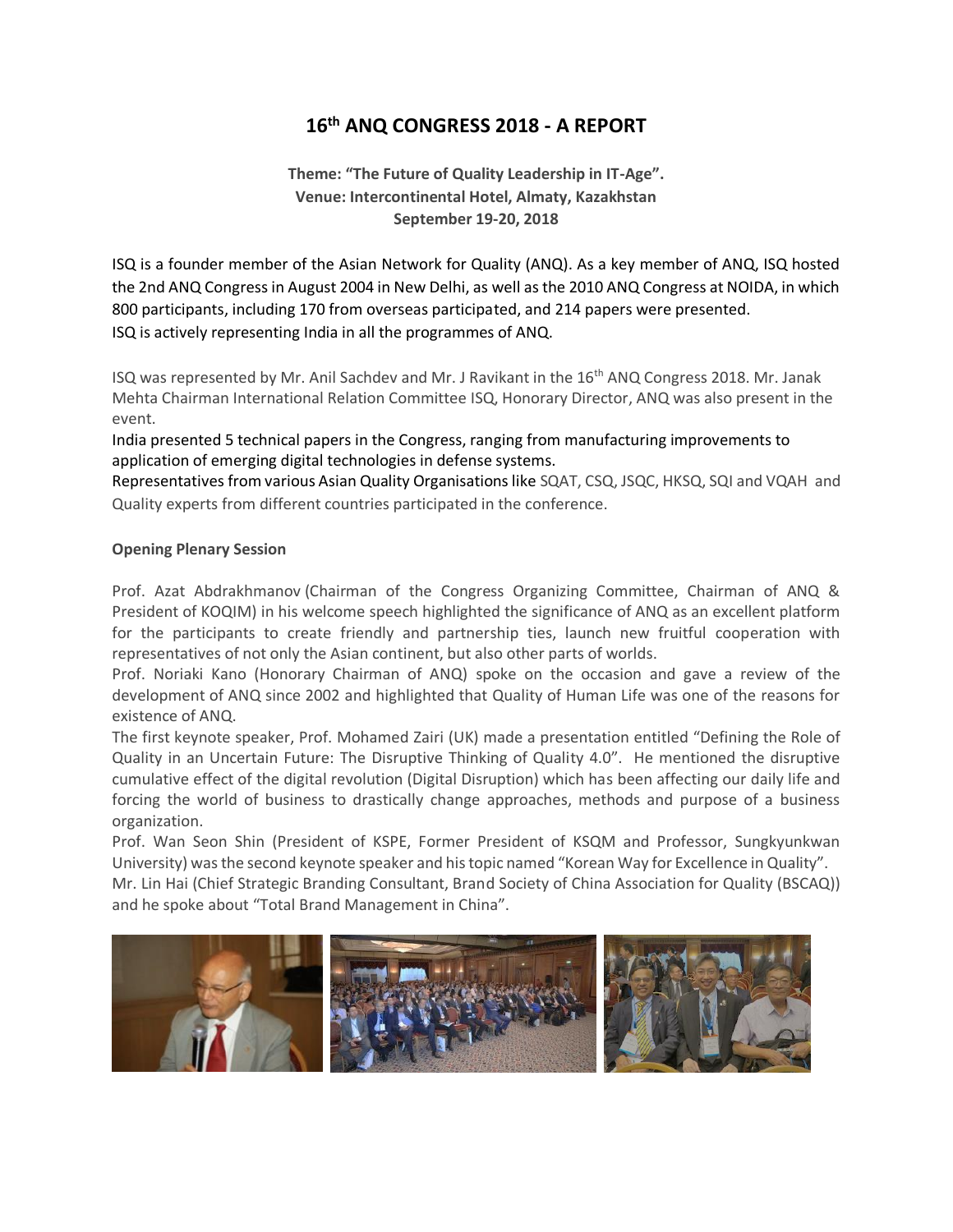Prof. Azat Abdrakhmanov (Chairman of the Congress Organizing Committee, Chairman of ANQ & President of KOQIM) was the fourth keynote speaker spoke on the subject "Asian Excellence Model in Performance (AEMP) is the way to leadership and International Recognition".

The fifth keynote speaker was Mr. Claes Berlin (CEO, Qube (RUSSIA)) and addressed the gathering on "from WHAT to HOW". He also coined the term LTBA – Long Term Business Assurance.

Mr. Juhani Anttila (Former President, Finland Society for Quality; Academician of IAQ), the last keynote speaker of Day 1 on the topic of "Quality Challenges to the Startups". He said that startups were the human institutions to operate under conditions of extreme uncertainty. The old general management models and the traditional quality management practices did not work in the startups.





## **Ishikawa-Kano Awarding Ceremony**

Mr. Janak Mehta, Founder President of ISQ and current Chairman, IAQ announced the Ishikawa-Kano Award in the ceremony for the individual achievements in the field of Quality Management.

Prof. Suzuki Tomomichi (Professor, Department of Industrial Administration, Faculty of Science and Technology, Tokyo University of Science) represented Ishikawa family to receive the award. Prof. Kano received award for his contribution in quality management field.

Prof. Ching-Chow Yan (CSQ) received the first Ishikawa-Kano medal. It is for his signification contribution to the promotion of quality management in Taiwan and China.

We are happy to mention that **Mr. N Ramanathan**, Founder Member, Past President and Governing Council Member of ISQ at different times, was awarded the prestigious ANQ Ishikawa-Kano Award - Silver Medal, for his long-term outstanding contributions to the promotion of quality management practices in India, and in advancing Quality Based Management thought across the world with new integrated approaches and thought. The award was received by Mr. J Ravikant, Board Member, ANQ from India, on behalf of Mr. N Ramanathan.



Mr. J Ravikant receiving the award on behalf of Mr. Ramanathan from Prof. Noriaki Kano.



Mr. N Ramanathan